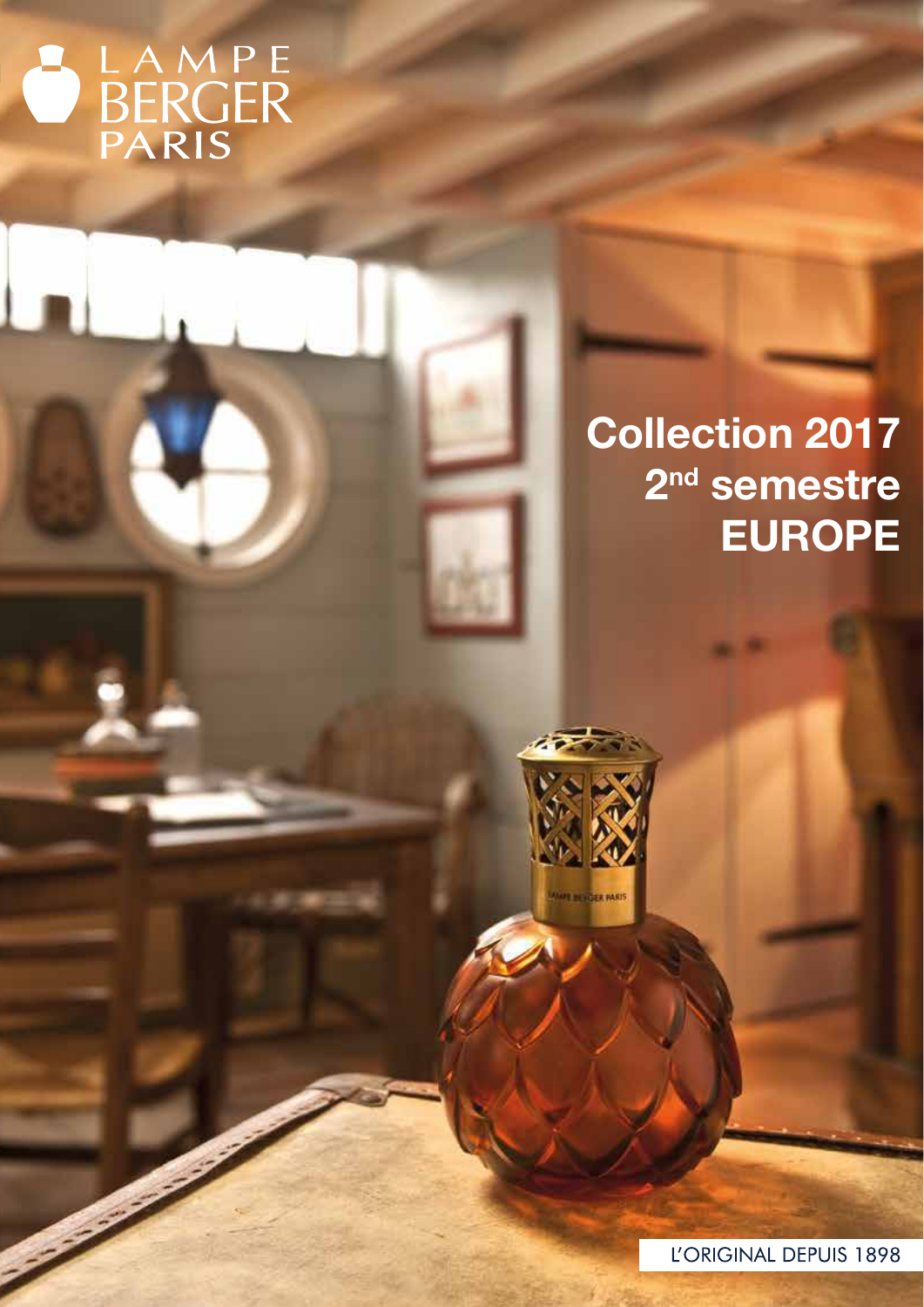#### LA COLLECTION DE PARFUMS DE MAISON / HOME FRAGRANCES COLLECTION



180ml : 22018 500ml : 115018 1L : 116018 ORANGE DE CANNELLE ORANGE CINNAMON

Agrumes / Citrus Embruns / Spindrifts<br>Notes aquatiques / Aquatic notes

Pivoine / Peony<br>
Bois flotté / Driftwood<br>
Blaux de esten / Cetter Fleurs transparentes / Flowers clear

Vetiver Sable blanc / Whit Sand Musc / Musk

> BOIS D'EAU AQUATIC WOOD

180ml : 22354 500ml : 115354 1L : 116354

Poire / Pear Citron / Lemon Cardamome / Cardamom

> **Osmanthus** Jasmin / Jasmine Rose

Musc / Musk Patchouli Bois d'Ambre sec / Dry Amberwood

> DÉLICAT OSMANTHUS PARIS CHIC DELICATE OSMANTHUS

180ml : 22352 500ml : 115352  $11 \cdot 116352$ 

Notes vertes / Green notes Fleur d'Oranger Orange blossom

> Neroli Fleur d'Oranger Orange blossom

Jasmin / Jasmine Fleur d'Oranger / Orange blossom

> FLEUR D'ORANGER ORANGE BLOSSOM

**Eucalvotus** Poire / Pear Camphre / Camphor

Lavandin

Baume / Balm Bois / Woods

500ml : 115000 1L : 116000 CHAMPS DE LAVANDE LAVENDER FIELDS



Patchouli Vanille / Vanilla blanc / White Mu

500ml : 115119 POMME VANILLÉE **NEW ORLEANS** 

Muguet / Lily of the valley Notes propres / Clean notes Fleur d'Oranger / Orange blossom

Patchouli Amande douce / Sweet Almond

> 500ml : 115130 1L : 116130 SAVON D'AUTREFOIS SOAP MEMORIES

Vanille / Vanilla Fleur de Tiaré / Tiare flower Fleur d'Oranger / Orange blossom

> Ylang Ylang Noix de Coco / Coconut Ambre / Amber

Vanille / Vanilla Bois précieux / Precious wood

> 180ml : 22355 500ml : 115355  $11 \cdot 116355$ SOLEIL D'YLANG YLANG'S SUN

Notes vertes / Green notes Pomme / Apple

Rose de Mai / May Rose Notes océaniques / Oceanic notes Jacinthe / Hyacinth

> ROSE INTEMPORELLE Musc / Musk Violette / Violet Miel blanc / White honey

500ml : 115340  $11 \cdot 116340$ TIMELESS ROSE

JASMIN PRÉCIEUX PRECIOUS JASMINE

Pêche / Peach<br>Abricot / Apricot<br>**Fleur d'Oranger / Orange blossom** 

Oeillet / Carnation Jasmin / Jasmine Pivoine / Peony

Jasmin / Jasmine Ylang-Ylang

VEM Fruits exotiques / Exotic fruits<br>Pamplemousse / Grapefruit<br>Citron doux / Sweet lemon

**Feuilles de thé / Tea leaves**<br>Muguet / Lily of the valley Epices / Spices

nandes / Sweet notes

500ml : 115286 500ml : 115358 500ml : 115350 500ml : 115357 1L : 116357 PRÉCIEUX PALISSANDRE PRECIOUS ROSEWOOD

Liqueur de vanille / Vanilla liquor Rhum Anis / Anise

Gousse de Vanille / Vanilla pod

Cacao / Cocoa Fèves Tonka / Tonka beans Musc / Musk

500ml : 115017 1L : 116017 VANILLE GOURMET VANILLA GOURMET

> **Eucalyptus** Aldehydes Feuilles / Leaves

Lavande / Lavender Pin / Pine Violette / Violet

Pomme / Apple Musc blanc / White musk Santal / Sandalwood

> LINGE FRAIS FRESH LINEN

Agrumes / Citrus Cardamome / Cardamom Notes vertes / Green notes

Fleur d'Oranger / Orange blossom Mimosa Notes aquatiques / Aquatic notes

Musc blanc / White musk Fèves Tonka / Tonka beans Gardénia / Gardenia

180ml : 22353 LUMINEUX MIMOSA LUMINOUS MIMOSA

500ml : 115353  $11 \cdot 116353$ 

Abricot / Apricot Herbe coupée / Cut grass

Rose Muguet / Lily of the valley

Muscs / Musks

500ml : 115050 500ml : 115314 500ml : 115306 1L : 116306 BOUQUET SENSUEL SENSUAL BOUQUET



Jasmin / Jasmine<br>Fleur d'Oranger / Orange blossom<br>**Santal / Sandalwood** 

Musc / Musk Bois précieux / Precious wood Argan

> SOIE D'ARGAN ARGAN'S SILK

Cannelle / Cinnamon Notes vertes / Green notes Poire / Pear

LES GOURMANDS / THE SWEET

Pomme / Apple Rose Pêche / Peach

Musc / Musk Vanille / Vanilla

500ml : 115016 1L : 116016 POIRE GRAND-MÈRE SWEET PEAR

LES PURS / THE PURE

Savon de Marseille / Marseille soap Bergamote / Bergamot

> Lavande / Lavender Neroli Pin / Pine

Thym / Thyme Santal / Sandalwood

500ml : 115117 500ml : 115011 1L : 116011 CARESSE DE COTON COTTON DREAMS

#### LES FLEURIS / THE FLORAL

Bergamote / Bergamot Rosée du matin Morning dew

> Iris / Orris Rose Violette / Violet

Musc poudré / Powdery musk Ambre / Amber Poudre de Riz / Rice powder

500ml : 115065 1L : 116065

Pêche / Peach

Pivoine / Peony Jasmin / Jasmine Iris / Orris

Praline / Sugared Almond Musc / Musk Cèdre / Cedarwood

> $11 \cdot 116314$ PASSION FLEURIE FLORAL PASSION

LES ORIENTAUX / THE ORIENTAL

NEW wandarine / Tangerine<br>Cannelle / Cinnamon Citron vert / Lime

Fleur d'oranger / Orange blossom Violette / Violet Iris / Orris Patchouli

Fève tonka / Tonka bean Vanille / Vanilla

CANNELLE DE NOËL FESTIVE CINNAMON

NEW

Patchouli Palissandre / Rosewood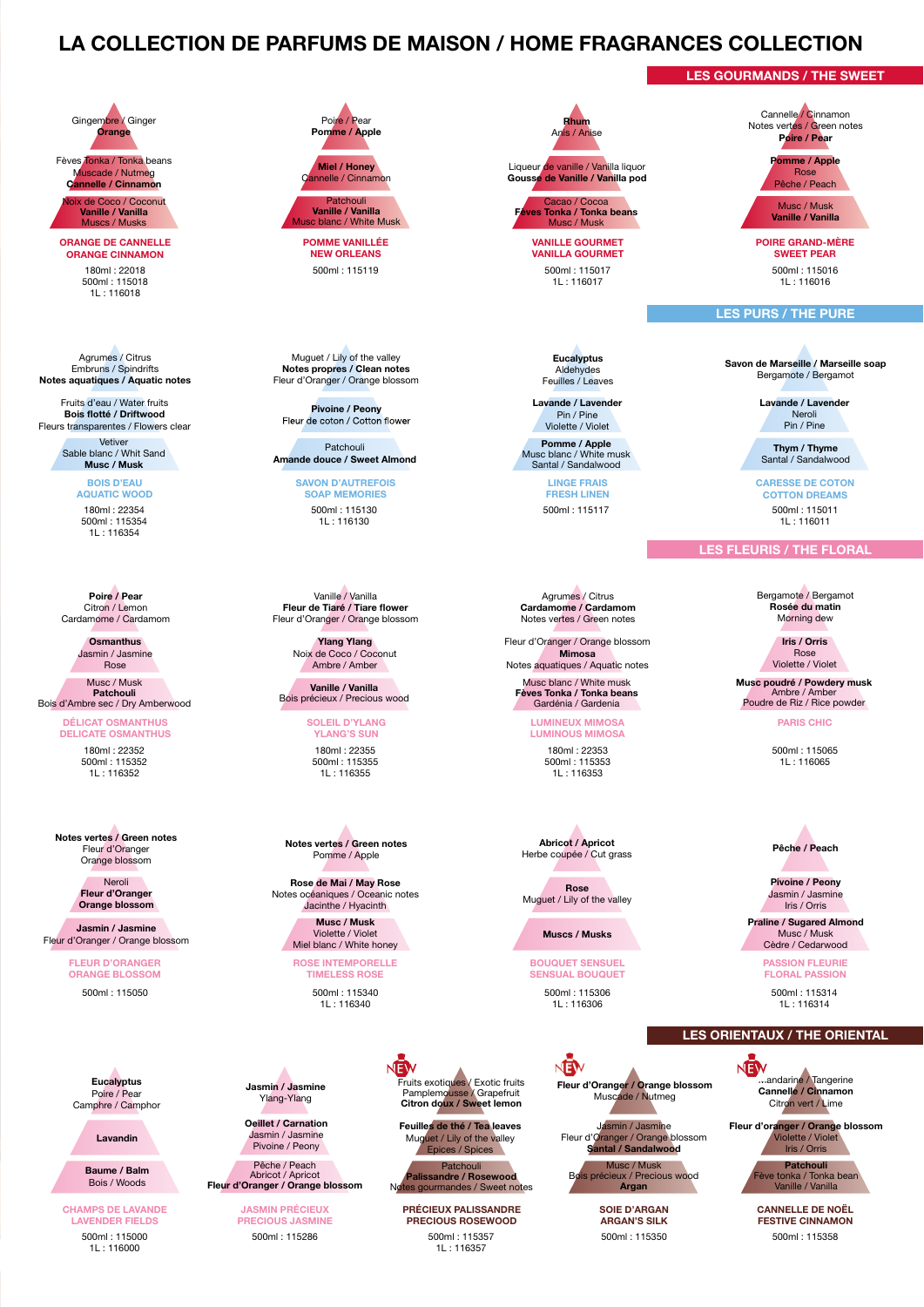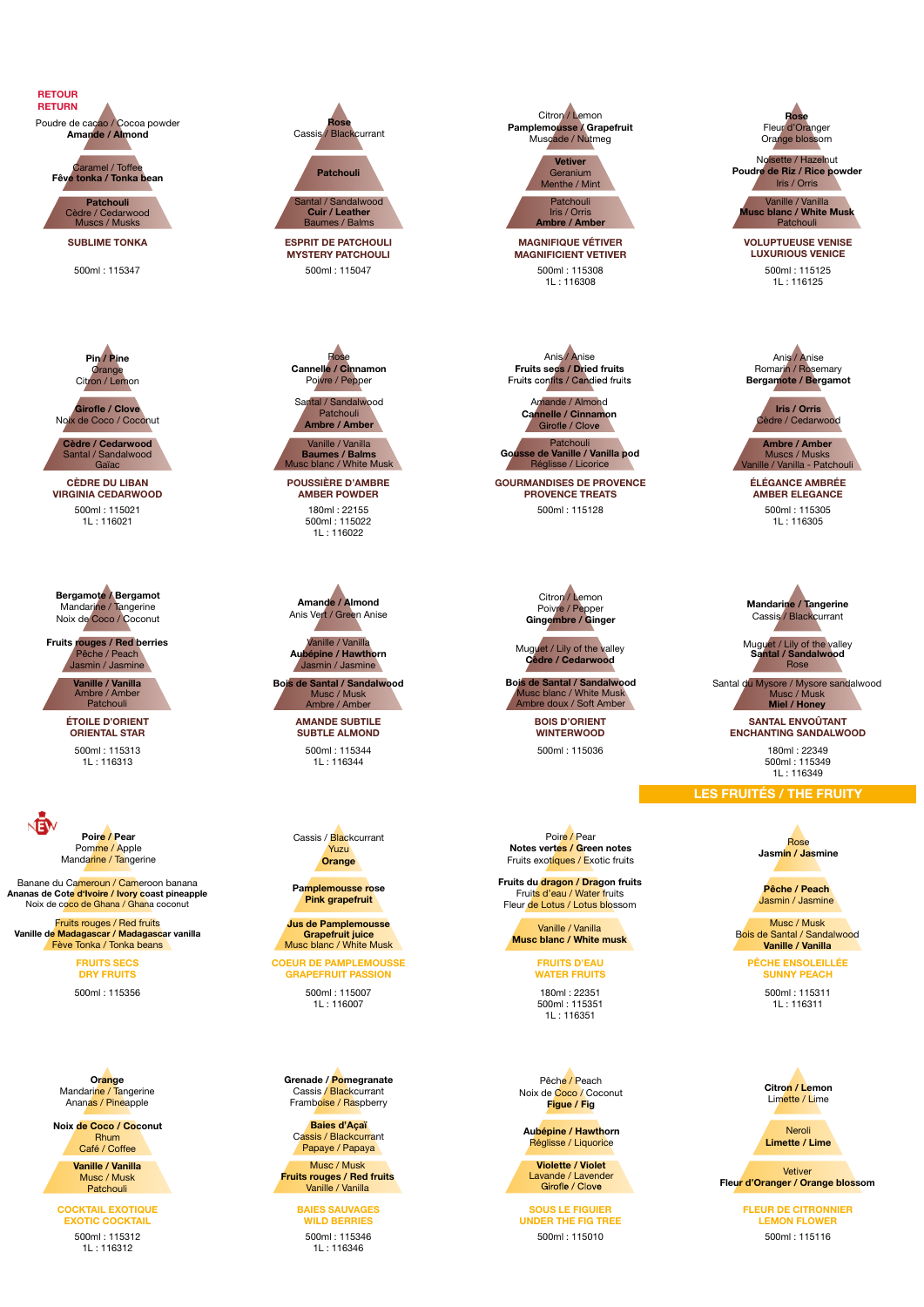#### LES FRAIS / THE FRESH



Purifie l'air intérieur sans le parfumer. Permet de diluer tous les Parfums de Maison Lampe Berger, hors Anti-Moustique et Anti-Bactérien, pour moduler leur intensité. Nettoie le brûleur Lampe Berger entre chaque parfum différent.

Purify the home interior without fragrancing. Dilute all the Parfums de Maisons Lampe Berger, apart from Anti Mosquito and Anti Baceterial, to regulate their intensity. Clean the Lampe Berger burner between different fragrances.

111 : 116052 180ml : 119006 122066 500ml : 115012 11: 116012<br>11:116052 11: 116052 11: 116052 11: 116052 11: 116052 11: 116052 11: 116052 11: 116052

LAMPE BERGER FRANCE Route d'Elbeuf - BP21 27520 Grand-Bourgtheroulde Tel: +33(0)2 32 96 22 00 contact@lampeberger.com www.lampeberger.fr

Contient un biocide qui élimine 100% des moustiques, mouches, fourmis et puces\*. Existe en version non parfumée et en version parfumée avec Vent d'Océan.

Contain a biocide which eliminate 100% of the mosquitos, flies, ants and fleas\*. Exist in version non fragranced and in version fragranced with Ocean Breeze.

500ml : 115052

Anti-Moustique\*\*<br>Vent d'Océan

500ml : 115066 1l : 116066 Anti-Moustique\*\* sans parfum

27 rue de Marignan 75008 Paris - FRANCE Tel : +33(0)1 55 07 86 40 BOUTIQUE LAMPE BERGER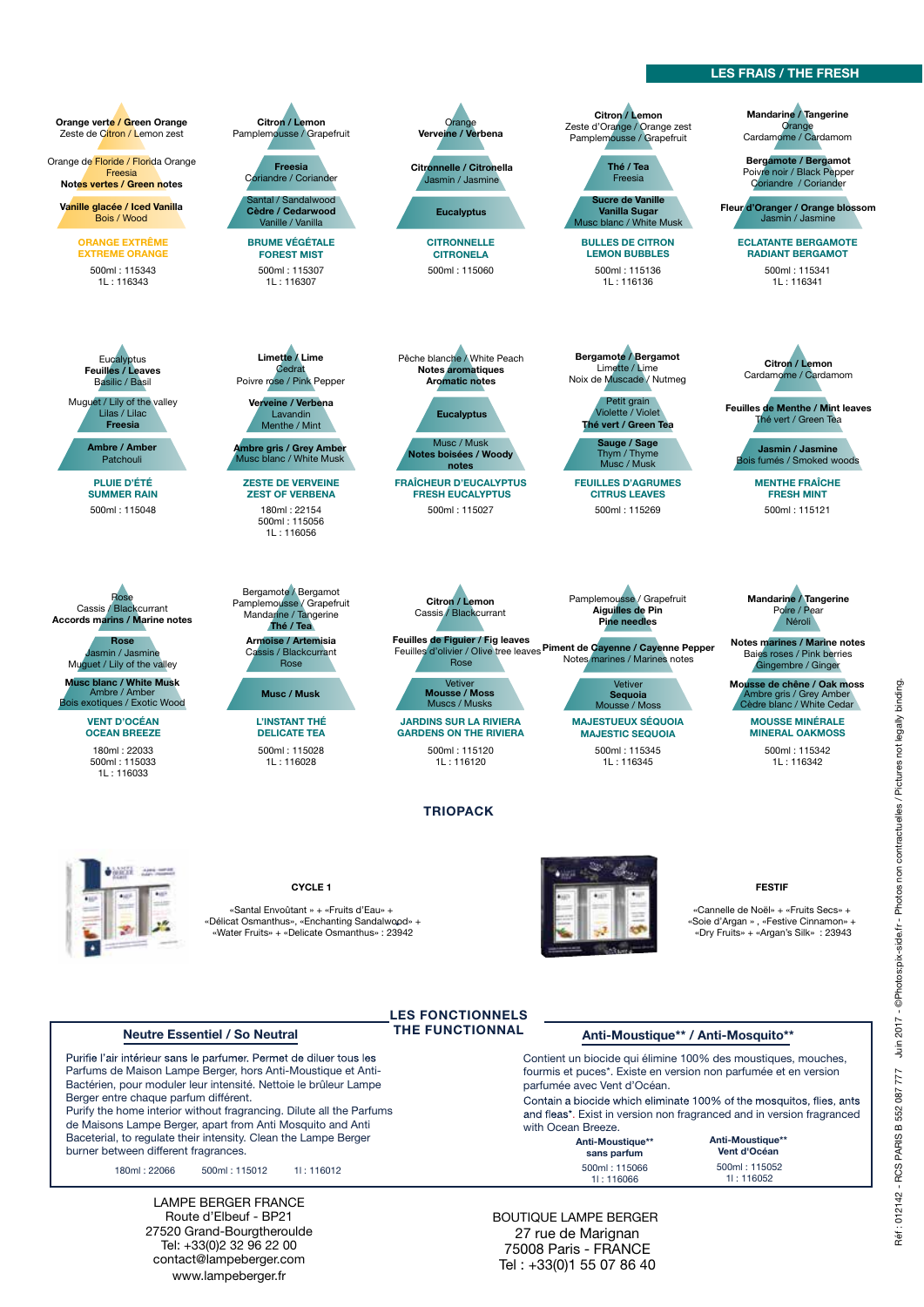

4328 GALET Blanche / White Verre sablé / sanded glass



4425 SPHÈRE Fumée / Smoky Verre laqué et sablé / lacquered and sanded glass



4460 PASSION Noire / Black



4330 GALET Taupe - Verre laqué / lacquered glass







4426 SOFTY\* Noire / Black 4427 SOFTY\* Rouge / Red Verre et habillage silicone / glass with silicone casing



4462 ATHENA\* Gris fumé / Smoky grey Verre laqué / lacquered glass



4383 STRIE PREMIUM\* Verre laqué / lacquered glass



4413 BOTANIA Porcelaine / porcelain





4422 TRADITION 4444 L'ORIGINELLE Verre / glass



4468 PLISSEE\* Corail / Coral



4469 PLISSEE\* Verte / Green



4475 PAMPILLE\* Grise / Grey



4461 ATHENA\* Miel / Honey

Verre métallisé / metallised glass 4476 PAMPILLE\* Verte / Green



Porcelaine / porcelain 4525 MESSAGÈRE DE L'AMOUR



4604 STONE Noire / Black



-Verre laqué / lacquered glass -4605 STONE Grise / Grey



4616 POLYGONE\* Fumée / Smoky



4617 POLYGONE\* Bleue / Blue



Verre laqué / lacquered glass 4618 OTTAGO Noire / Black



4619 OTTAGO Rouge / Red



4631 L'ORIGINELLE Rouge / Red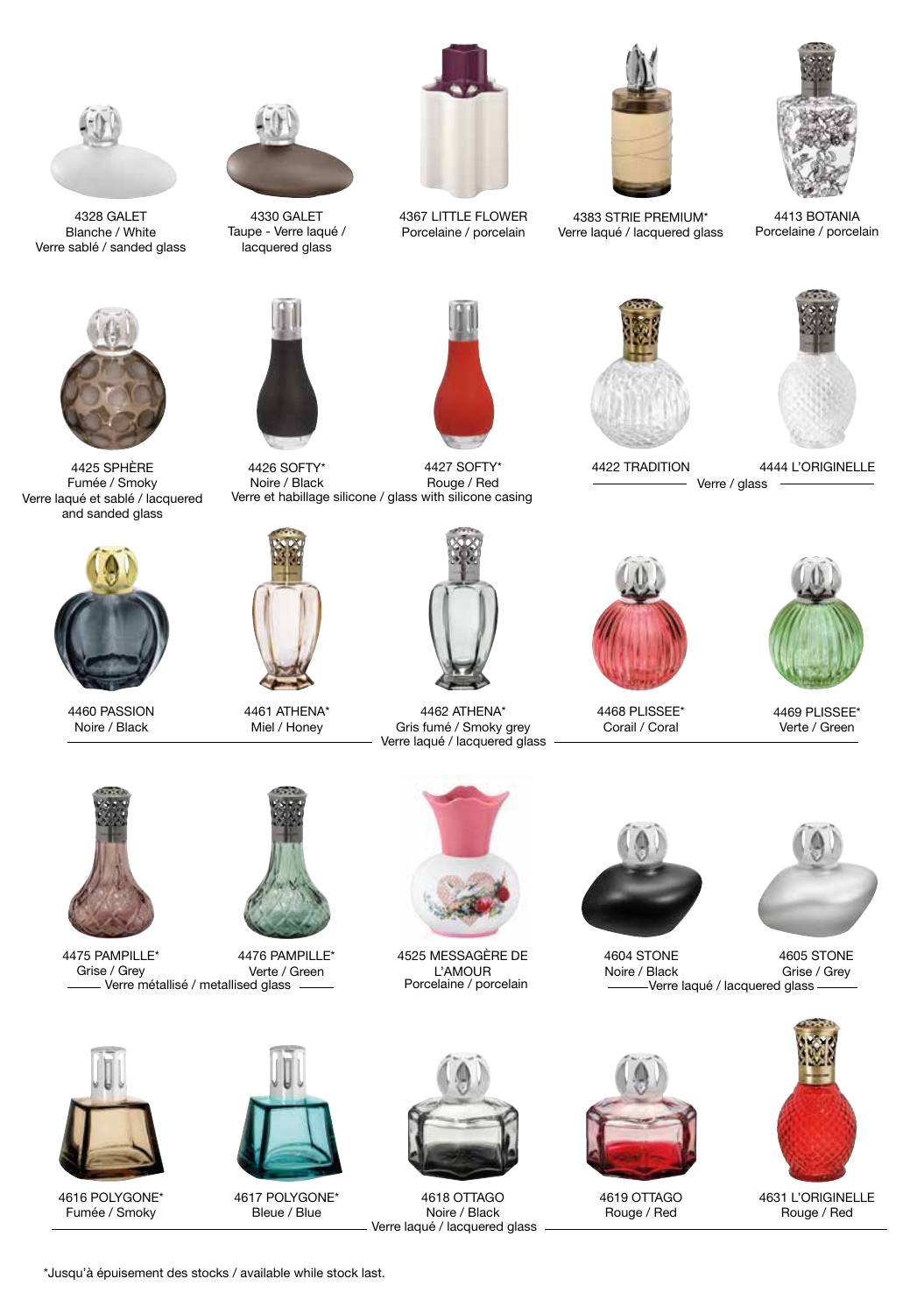

4414 QUADRI Transparente / Clear Verre / glass



4415 QUADRI Aubergine / Plum Verre laqué / lacquered glass



4445 TRIANON Porcelaine / porcelain



Verre dépoli / frosted glass

4606 STONE Givrée / Frosted

4632 L'ORIGINELLE Noire / Black

4470 CURVE Bleue / Blue





4447 PERLE\* Noisette / Brown Verre laqué / lacquered glass



Verre laqué / lacquered glass entre intervention of verre / glass and all verre laqué / lacquered glass -4471 CURVE Grise / Grey



4607 ZELINE Bordeaux / Burgundy



4623 ARTICHAUT Givré / Frosted



4416 QUADRI Satinée / Frosted - Verre dépoli / frosted glass



4448 PERLE\* Prune / Plum



4472 DIAMANT Transparente / Clear Verre / glass



Verre laqué / lacquered glass 4608 ZELINE Verte / Green



- Verre laqué / lacquered glass -4624 ARTICHAUT Gris / Grey



4423 SPHÈRE Givrée / Frosted



Verre sablé / sanded glass Verre laqué et sablé / lacquered 4424 SPHÈRE Verte / Green and sanded glass



4458 PASSION Transparente / Clear Verre / Glass



4459 PASSION Rouge / Red Verre laqué / lacquered glass



Grise / Grey



Ambre / Amber



4610 OPERA Bordeaux / Burgundy



4626 CONSTELLATION Porcelaine / porcelain









4609 OPERA Noire / Black

NE

4625 ARTICHAUT Ambre / Amber

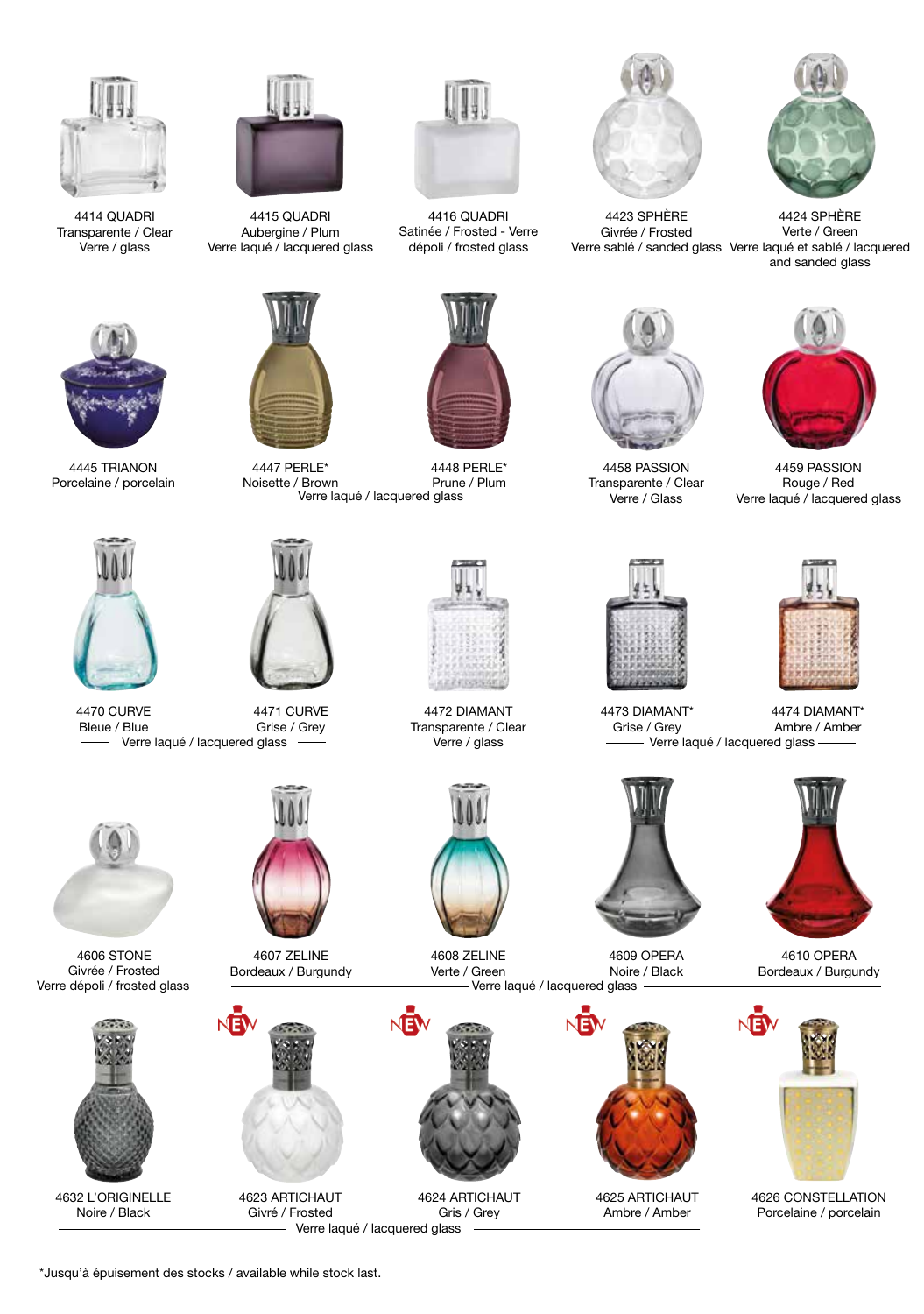### BRÛLEURS / BURNERS



68 MÈCHE COURTE SHORT WICK 32cm



69 MÈCHE LONGUE LONG WICK 47cm

#### LES COFFRETS / THE GIFT SETS



3097 ESSENTIELLE RONDE (Verre / glass) & 180ml Neutre Essentiel / So Neutral & 180ml Zeste de Verveine / Zest of Verbena



ESSENTIELLE CARRÉE (Verre / glass) & 180ml Neutre Essentiel / So Neutral & 180ml Jardins sur la Riviera / Gardens on the Riviera



4611 Coffret COCOON Givrée / Frosted (Verre dépoli / frosted glass)



4612 Coffret COCOON Grise / Grey (Verre laqué / lacquered glass)





4401 Coffret BINGO\* Transparente / Clear (Verre / glass) & 180ml Neutre Essentiel / So Neutral





4613 Coffret COCOON Bordeaux / Burgundy

 $\bullet$   $\mathbb{R}$ 

4633 Coffret COCOON Transparente / Clear (Verre / glass) & 180ml Neutre Essentiel / So Neutral



4429 Coffret BINGO\* Rouge / Red 4432 Coffret OVALIE\* Rouge / Red (Verre laqué, lacquered glass) & 180ml Zeste de Verveine / Zest of Verbena (Verre laqué / lacquered glass) & 180ml Élégance Ambrée / Amber Elegance

Coffret BINGO\* Noire / Black

\*Jusqu'à épuisement des stocks / available while stock last.